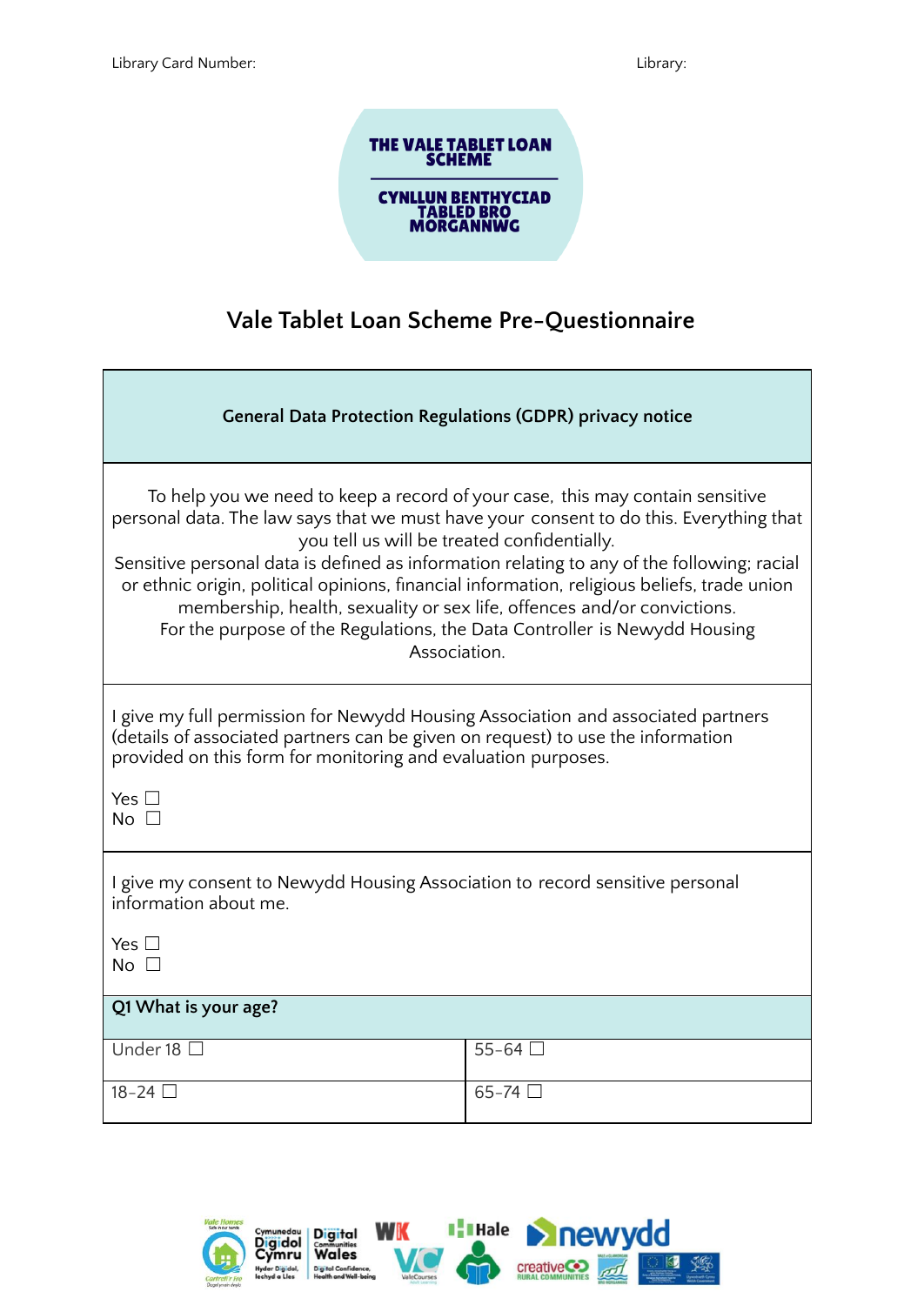| 25-34 □ | 75-84 □                     |
|---------|-----------------------------|
| 35-44 □ | $85+$                       |
| 45-54 □ | Prefer not to say $\square$ |

| Q2 Please select your gender: |
|-------------------------------|
| Female $\square$              |
| Male $\square$                |
| Nonbinary□                    |
| Other $\square$               |
| Prefer not to say $\Box$      |

| Q3 Please select your ethnicity:                             |
|--------------------------------------------------------------|
| White                                                        |
| English / Welsh / Scottish / Northern Irish / British $\Box$ |
| Irish $\Box$                                                 |
| Gypsy or Irish Traveller $\Box$                              |
| Any other White background $\square$                         |
| Mixed / Multiple ethnic groups                               |
| White and Black Caribbean □                                  |
| White and Black African $\Box$                               |
| White and Asian $\Box$                                       |
| Any other Mixed / Multiple ethnic background $\square$       |
| Asian / Asian British                                        |
| Indian $\square$                                             |
| Pakistani □                                                  |
| Bangladeshi □                                                |
| Chinese $\square$                                            |
| Any other Asian background $\Box$                            |
|                                                              |
| Black / African / Caribbean / Black British                  |
| African $\square$                                            |
| Caribbean $\Box$                                             |
| Any other Black / African / Caribbean background $\Box$      |

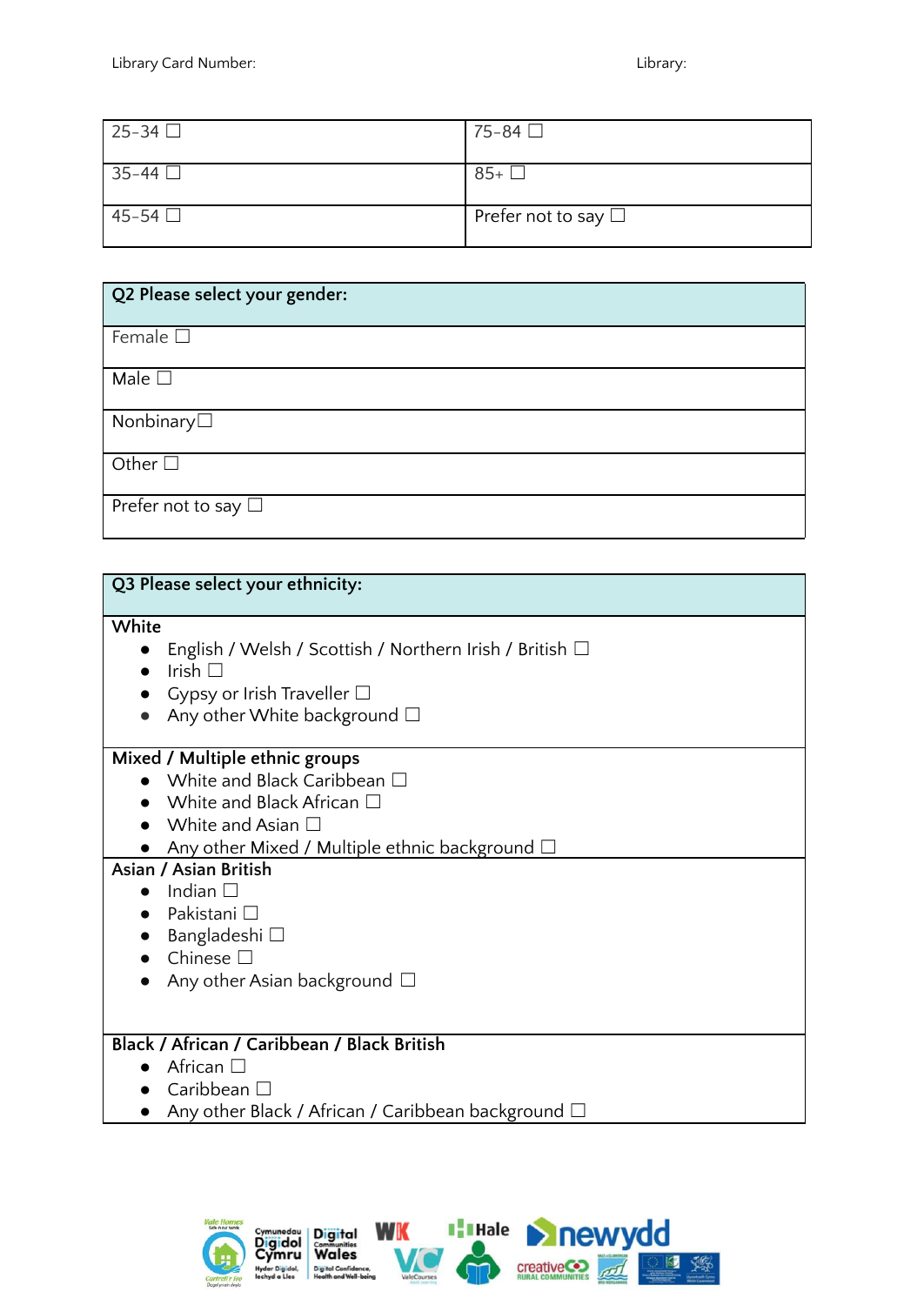#### **Other ethnic group**

- Arab □
- Any other ethnic group  $\Box$

Prefer not to say □

## **Q4 Which of the following categories best describes your employment status?**

| Employed $\square$     | Student $\square$                   |
|------------------------|-------------------------------------|
|                        |                                     |
| Not employed $\square$ | Disabled – unable to work $\square$ |
| Retired $\square$      | Prefer not to say $\Box$            |

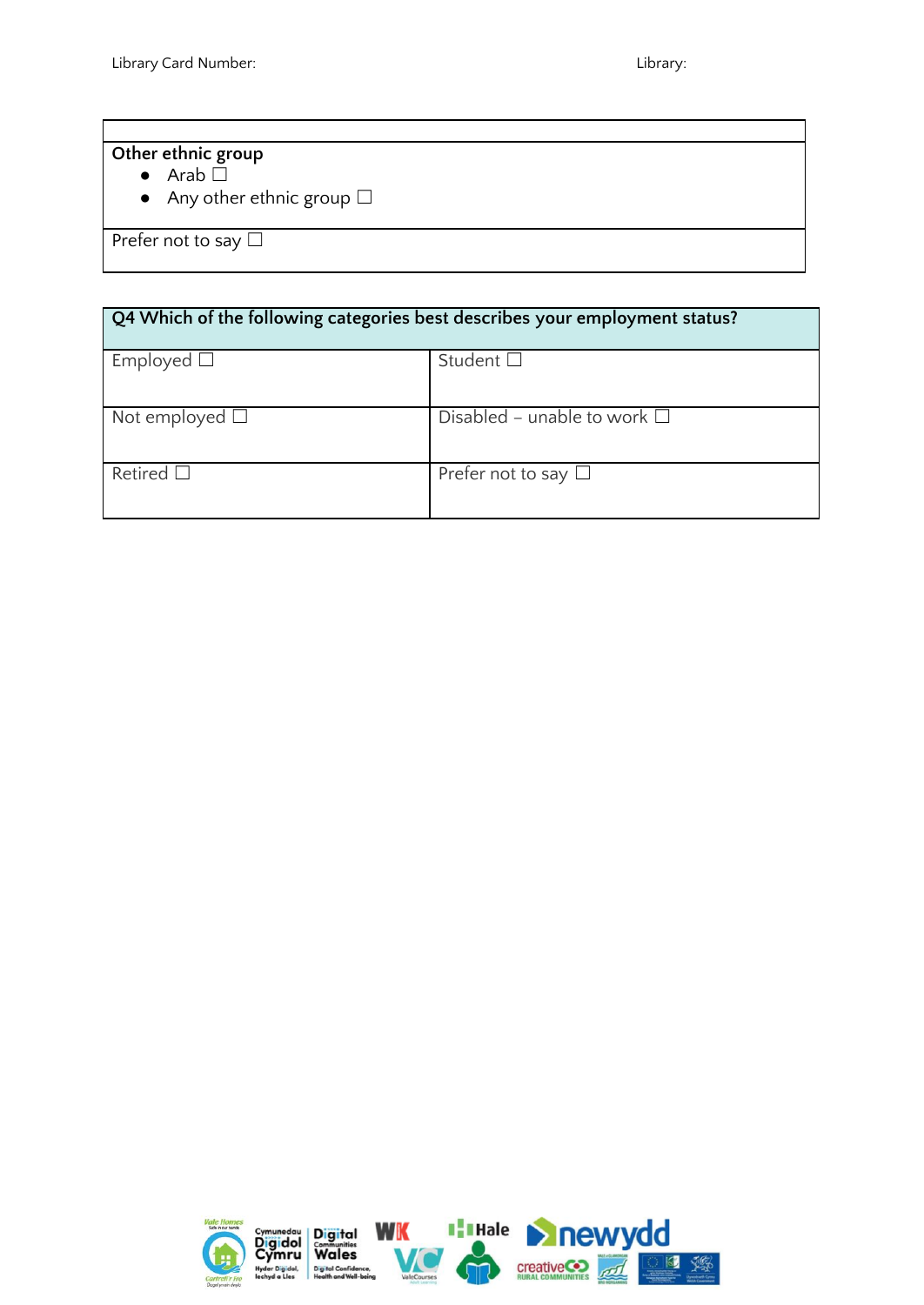#### **Q5 Do you have a disability?**

Yes □

 $No<sub>1</sub>$ 

Prefer not to say □

It helps us to know whether we are reaching all disabled people if you have ticked yes above please provide details of disability:

| Q6 Are you in receipt of any benefits?                                 |
|------------------------------------------------------------------------|
| Yes $\Box$                                                             |
| No <sub>1</sub>                                                        |
| Prefer not to say $\Box$                                               |
| If you have ticked yes, please state which benefits you are receiving: |

| Q7 Please provide the first line of your address and postcode: |                   |  |
|----------------------------------------------------------------|-------------------|--|
| First line:                                                    |                   |  |
| Postcode:                                                      |                   |  |
| Prefer not to say $\Box$                                       |                   |  |
| Q8 What is your housing status?                                |                   |  |
| Newydd Housing $\square$                                       | United Welsh □    |  |
| Hafod Housing $\Box$                                           | Vale Homes □      |  |
| Wales & West $\square$                                         | Private Renting I |  |

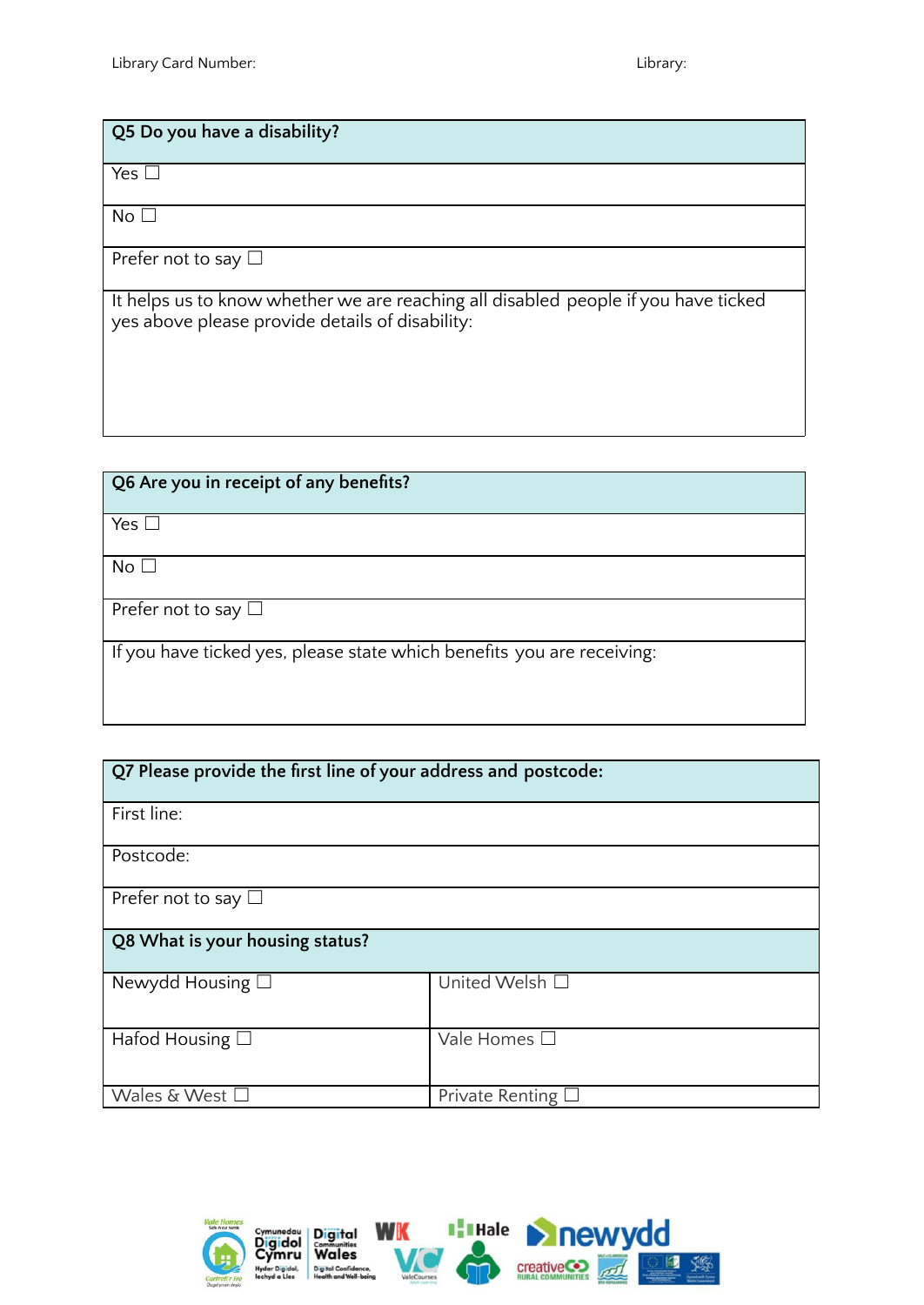| Homeowner $\Box$ | Prefer not to say $\Box$ |
|------------------|--------------------------|

| Q9 Are you a member of the library? |
|-------------------------------------|
| Yes [                               |
| No <sub>1</sub>                     |

| Q10 Do you have a digital device already? e.g. mobile phone, tablet |  |  |
|---------------------------------------------------------------------|--|--|
| Yes $\square$                                                       |  |  |
| No <sub>1</sub>                                                     |  |  |
| If you have ticked yes, please state what device(s) you use?        |  |  |
|                                                                     |  |  |
|                                                                     |  |  |

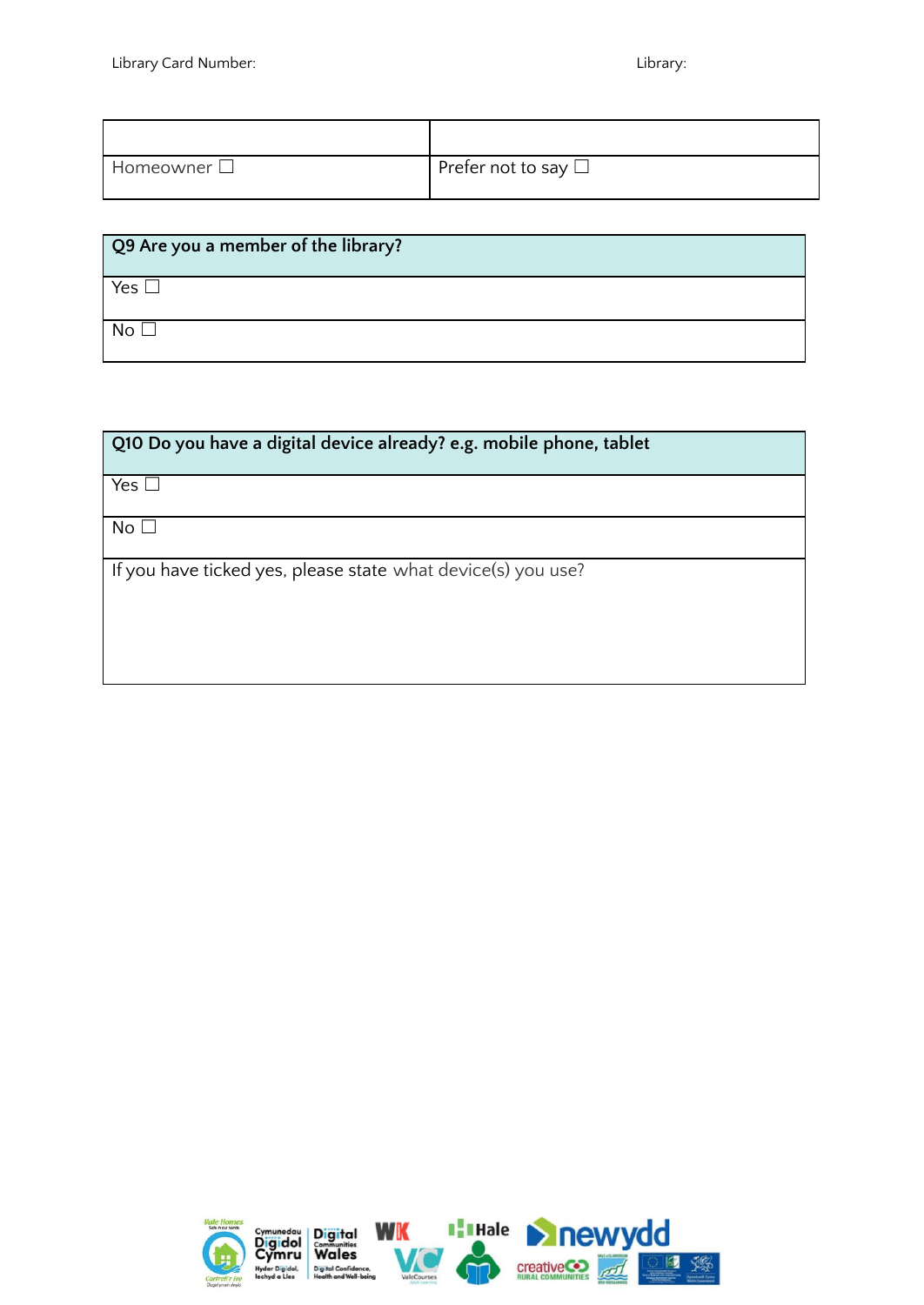#### **Q11 Have you used a tablet previously?**

 $Yes$ 

 $No<sub>1</sub>$ 

If you have ticked yes, please state what you have used it for:

| Q12 Do you have access to the internet at home?                                |
|--------------------------------------------------------------------------------|
|                                                                                |
| Yes $\square$                                                                  |
|                                                                                |
| No <sub>1</sub>                                                                |
|                                                                                |
| If you have ticked yes, please state how you access the internet (for example; |
| broadband, mobile phone etc)                                                   |
|                                                                                |
|                                                                                |
|                                                                                |

| Q13 On a scale of 1-5 please can you rate your overall level of confidence to carry out<br>basic digital skills. |  |  |  |   |
|------------------------------------------------------------------------------------------------------------------|--|--|--|---|
| 1= not confident $-5$ =very confident (please circle)                                                            |  |  |  |   |
|                                                                                                                  |  |  |  | 5 |
|                                                                                                                  |  |  |  |   |

| Q14 Please rate your current digital skills: |                        |                           |                        |                             |
|----------------------------------------------|------------------------|---------------------------|------------------------|-----------------------------|
| Please circle                                |                        |                           |                        |                             |
| Very poor<br>digital skills                  | Poor digital<br>skills | Average digital<br>skills | Good digital<br>skills | Very good<br>digital skills |